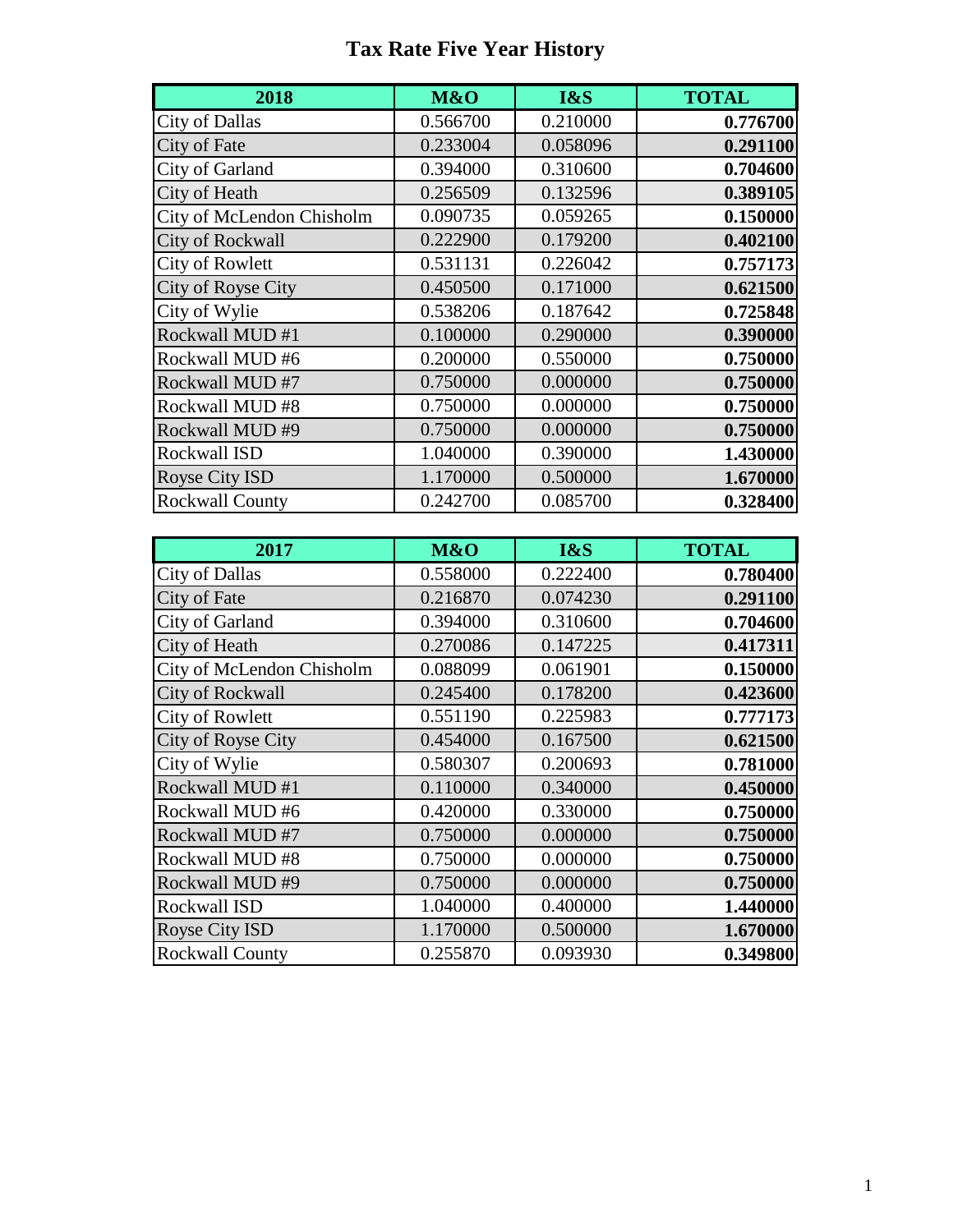## **Tax Rate Five Year History**

| 2016                      | M&O      | I&S      | <b>TOTAL</b> |
|---------------------------|----------|----------|--------------|
| <b>City of Dallas</b>     | 0.560100 | 0.222400 | 0.782500     |
| City of Fate              | 0.227165 | 0.063935 | 0.291100     |
| City of Garland           | 0.394000 | 0.310600 | 0.704600     |
| City of Heath             | 0.270086 | 0.147225 | 0.417311     |
| City of McLendon Chisholm | 0.096122 | 0.055903 | 0.152025     |
| <b>City of Rockwall</b>   | 0.238600 | 0.215700 | 0.454300     |
| <b>City of Rowlett</b>    | 0.551169 | 0.236004 | 0.787173     |
| City of Royse City        | 0.460000 | 0.217100 | 0.677100     |
| City of Wylie             | 0.623399 | 0.225501 | 0.848900     |
| Rockwall MUD #1           | 0.170000 | 0.330000 | 0.500000     |
| Rockwall MUD #6           | 0.750000 | 0.000000 | 0.750000     |
| Rockwall MUD #7           | 0.750000 | 0.000000 | 0.750000     |
| Rockwall MUD #8           | 0.750000 | 0.000000 | 0.750000     |
| Rockwall MUD #9           | 0.750000 | 0.000000 | 0.750000     |
| Rockwall ISD              | 1.040000 | 0.425000 | 1.465000     |
| Royse City ISD            | 1.170000 | 0.500000 | 1.670000     |
| <b>Rockwall County</b>    | 0.271300 | 0.104600 | 0.375900     |

| 2015                      | M&O      | I&S      | <b>TOTAL</b> |
|---------------------------|----------|----------|--------------|
| <b>City of Dallas</b>     | 0.564600 | 0.232400 | 0.797000     |
| City of Fate              | 0.230443 | 0.076257 | 0.306700     |
| City of Garland           | 0.394000 | 0.310600 | 0.704600     |
| City of Heath             | 0.273600 | 0.153000 | 0.426600     |
| City of McLendon Chisholm | 0.096122 | 0.055903 | 0.152025     |
| <b>City of Rockwall</b>   | 0.234200 | 0.251100 | 0.485300     |
| <b>City of Rowlett</b>    | 0.577919 | 0.209254 | 0.787173     |
| City of Royse City        | 0.435100 | 0.242000 | 0.677100     |
| City of Wylie             | 0.611583 | 0.257317 | 0.868900     |
| Rockwall MUD #1           | 0.190000 | 0.360000 | 0.550000     |
| Rockwall MUD #6           | 0.750000 | 0.000000 | 0.750000     |
| Rockwall MUD #8           | 0.750000 | 0.000000 | 0.750000     |
| Rockwall MUD #9           | 0.750000 | 0.000000 | 0.750000     |
| Verandah MUD              | 0.108300 | 0.741700 | 0.850000     |
| Rockwall ISD              | 1.040000 | 0.400000 | 1.440000     |
| Royse City ISD            | 1.170000 | 0.500000 | 1.670000     |
| <b>Rockwall County</b>    | 0.298040 | 0.097860 | 0.395900     |